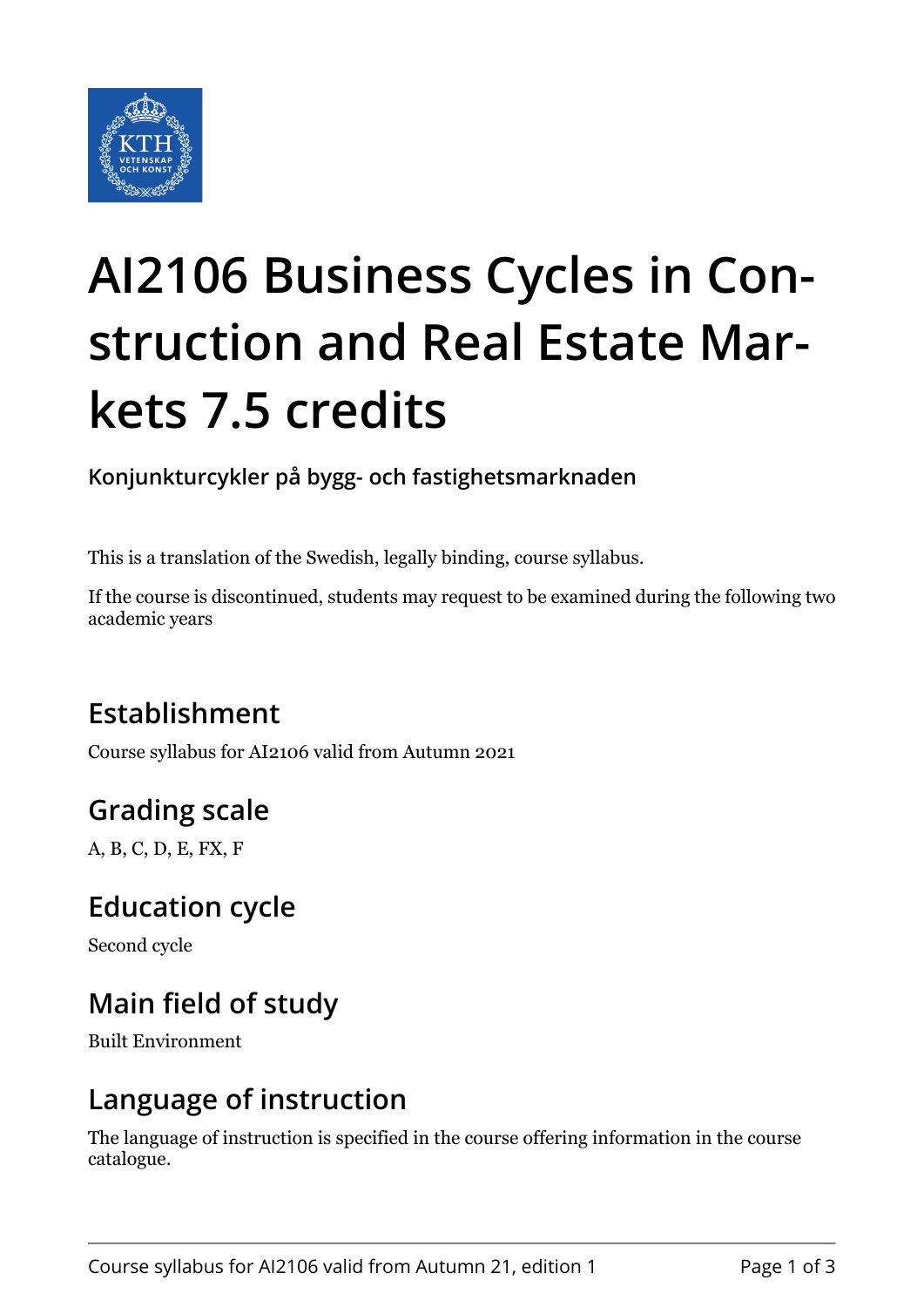## **Intended learning outcomes**

After passing the course, the student should be able to:

- describe and explain different macroeconomic concepts,
- describe, apply and compare various theories of causes of fluctuations in different macroeconomic variables, including fluctuations in asset prices, and how economic stabilization policies can affect and be affected by different types of macroeconomic fluctuations,
- describe and analyze relationships between financial cycles, real estate cycles and business cycles with empirical and theoretical models,
- give examples of how knowledge in macroeconomics, real estate cycles and financial cycles can be used to analyze and develop activities that can lead to sustainable economic, environmental and social development,
- produce and present investigations of economic fluctuations in order to give decision makers knowledge that can lead to more correct decision being made.

### **Course contents**

Basic macroeconomics: Economic growth, inflation, unemployment, interest rates, consumption, savings, investments, productivity, current account, exchange rates, indebtedness, business cycles, fiscal policy, monetary policy, financial stability.

Real estate cycles and financial cycles: fluctuations in construction, property prices and financial asset prices, financial stability and financial bubbles.

# **Specific prerequisites**

Knowledge in quantitative methods equivalent to the content in the course AI2152.

## **Examination**

- TENA Examination, 4.5 credits, grading scale: A, B, C, D, E, FX, F
- ÖVN2 Exercise, 3.0 credits, grading scale: P, F

Based on recommendation from KTH's coordinator for disabilities, the examiner will decide how to adapt an examination for students with documented disability.

The examiner may apply another examination format when re-examining individual students.

# **Ethical approach**

- All members of a group are responsible for the group's work.
- In any assessment, every student shall honestly disclose any help received and sources used.